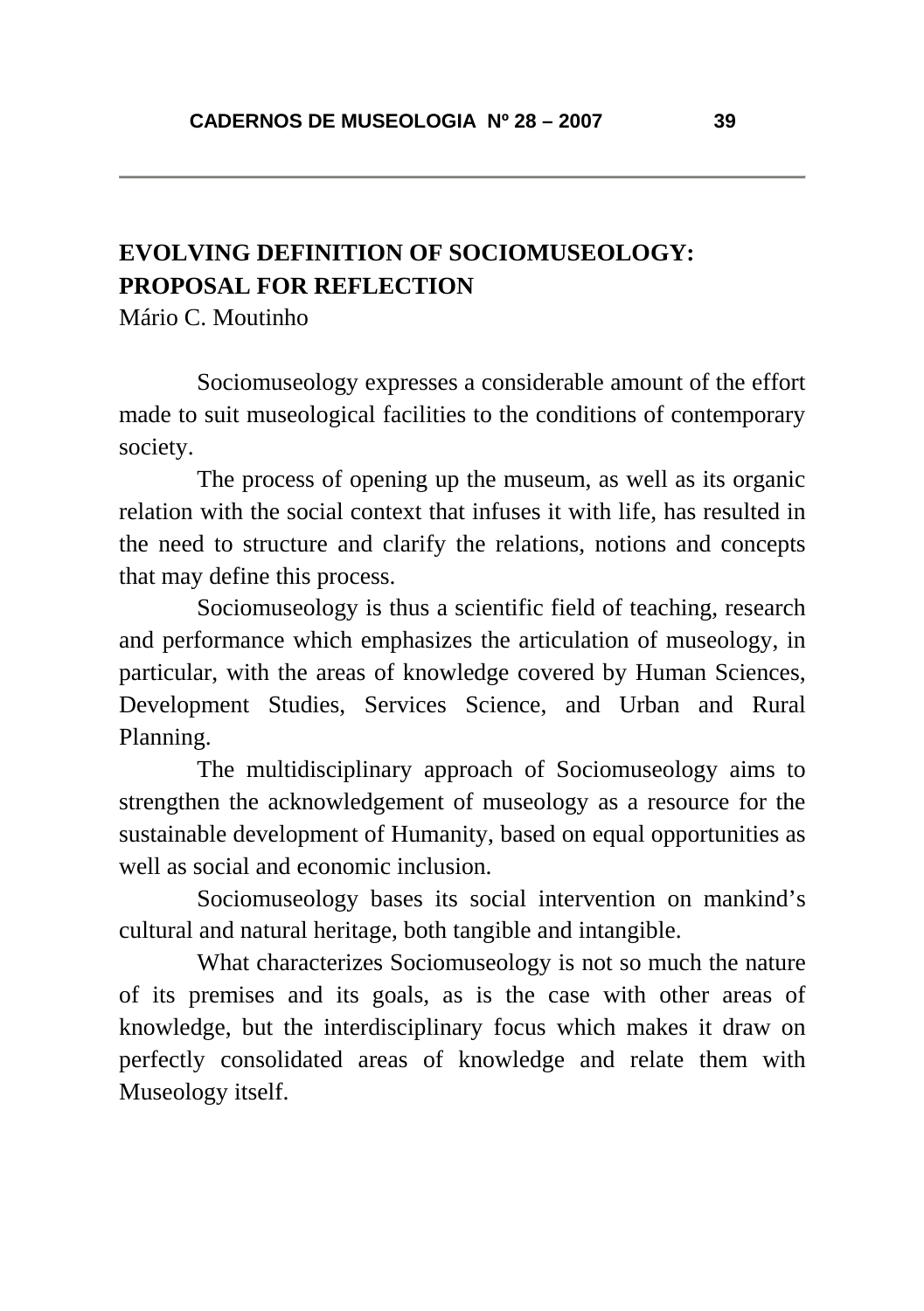For a long time, the main concerns of Sociomuseology can be found in numerous documents drawn up within and outside the field of Museology. By way of example, we may mention the Santiago de Chile Declaration, dated 1972, the Quebec Declaration (MINOM), 1984, the Convention on the Protection and Promotion of the Diversity of Cultural Expressions (UNESCO), 2005, the Convention to Safeguard Immaterial Heritage (UNESCO) 2003, the World Heritage Convention, Protection of the Cultural and Natural World Heritage, UNESCO – Paris, 1972. In all these documents we can find a line of continuity which clearly indicates the broadening of the traditional functions of museology and the role that they should take on in contemporary society.

1 – Among these concerns, we should mention the global nature (on a planetary scale) of the problems related to the **preservation and protection** of the Cultural and Natural Heritage within the context of a national and international vision, not only due to the nature of the problems but also to the need to design policies that go beyond national boundaries to impact regions and, in many cases, concern the planet itself, globally considered.

This understanding derives in part from the need to involve human, financial, legal, scientific and technical resources that clearly exceed local or national responsibility. (World Heritage Convention, The Protection of the Cultural and Natural World Heritage, UNESCO – Paris, 1972).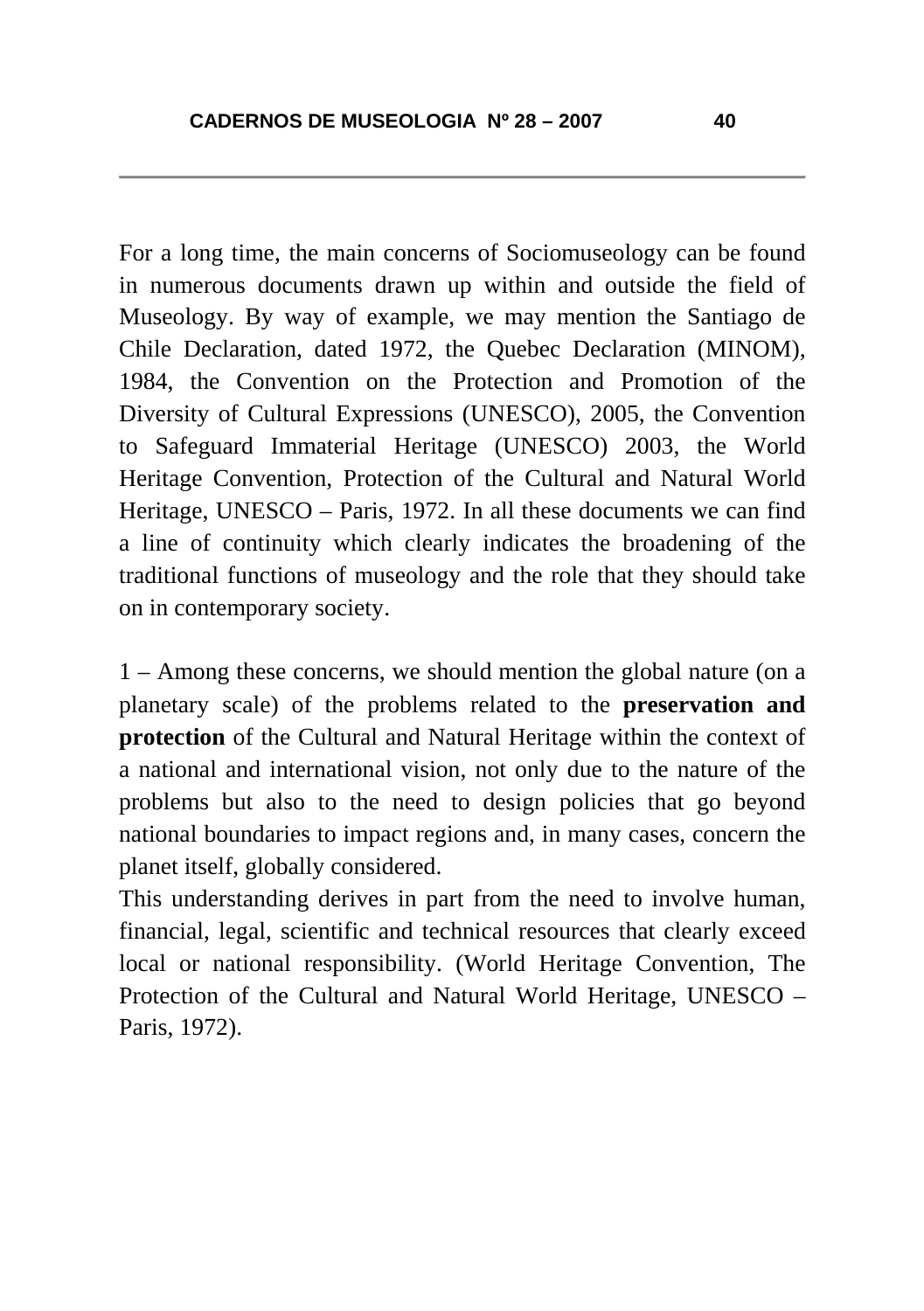2 – The acknowledgement that the **development issues** have also come to be considered at local, national and international levels, due not only to the character of these issues, but also to the broad nature of the sustainability principle that naturally not only transcends borders but also requires globally sustainable solutions.

In this context, solutions imply many-sided approaches based on the participation principle and on individual and collective commitment. Culture and development are increasingly elements of Social Responsibility, which is where the museum intervention is grounded.

3 – It also widely acknowledged that all societies are in permanent **change**. For this reason the action of museums must be based on this very change whenever it aims to play a socially intervening role.

That the museum is an institution at the service of society, of which it is a part, and that it possesses in itself the elements that enable it to participate in the shaping of the communities' awareness of its purpose;

that it may contribute to the involvement of these communities in action, placing its activities within a historic framework that allows it to clarify present-day problems, in other words, connecting the past to the present, becoming involved in ongoing structural changes and leading to other changes within their respective national realities (Santiago de Chile Roundtable, ICOM, 1972).

4 – More and more, museums are considered to be institutions that provide services, and for this reason they increasingly need to involve knowledge from such areas as innovation management, marketing, design and the new information and communication technologies.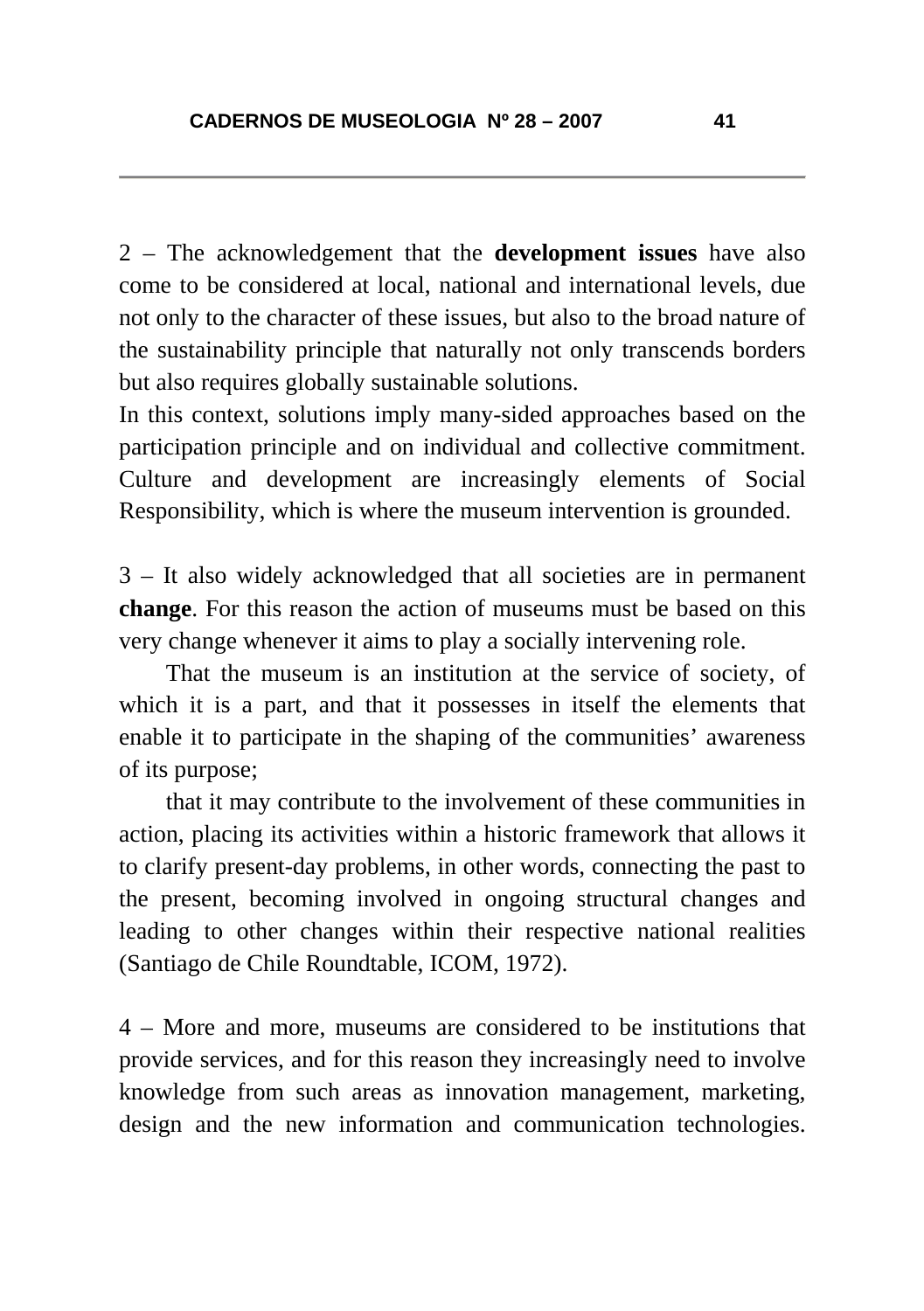These fields of knowledge bring into museums factors that improve the quality of the relationship between Museums and their publics and/or users, regarding which quality management tools can be applied.

 These essential approaches, although they are carried out piecemeal, have now found a new area of knowledge generally known as the Services Science, Management and Engineering (SSME). This area seeks to gather and articulate in a consistent way the ongoing work in the field of computer science, industrial engineering, business strategy, administration sciences, social and cognitive sciences, and juridical sciences so as to develop those skills required by an economy increasingly based on and oriented towards the production and use of services. This area of knowledge aims to transversely understand other areas which by themselves have achieved considerable development, but which are seldom the object of articulate and dialectical understanding.

 More than a really technical function which derives from the understanding of the museum as an institution at the service of museological objects, Museums are increasingly deemed to be institutions that provide services. In this sense, they have to be understood as any other service activity. Museology and museums (within the context of the economy of cultural services) have taken up a salient role in the services economy in general, which today represents 50 to 70% of the Gross Internal Product of the more developed countries and has taken a growing place in the majority of the other countries.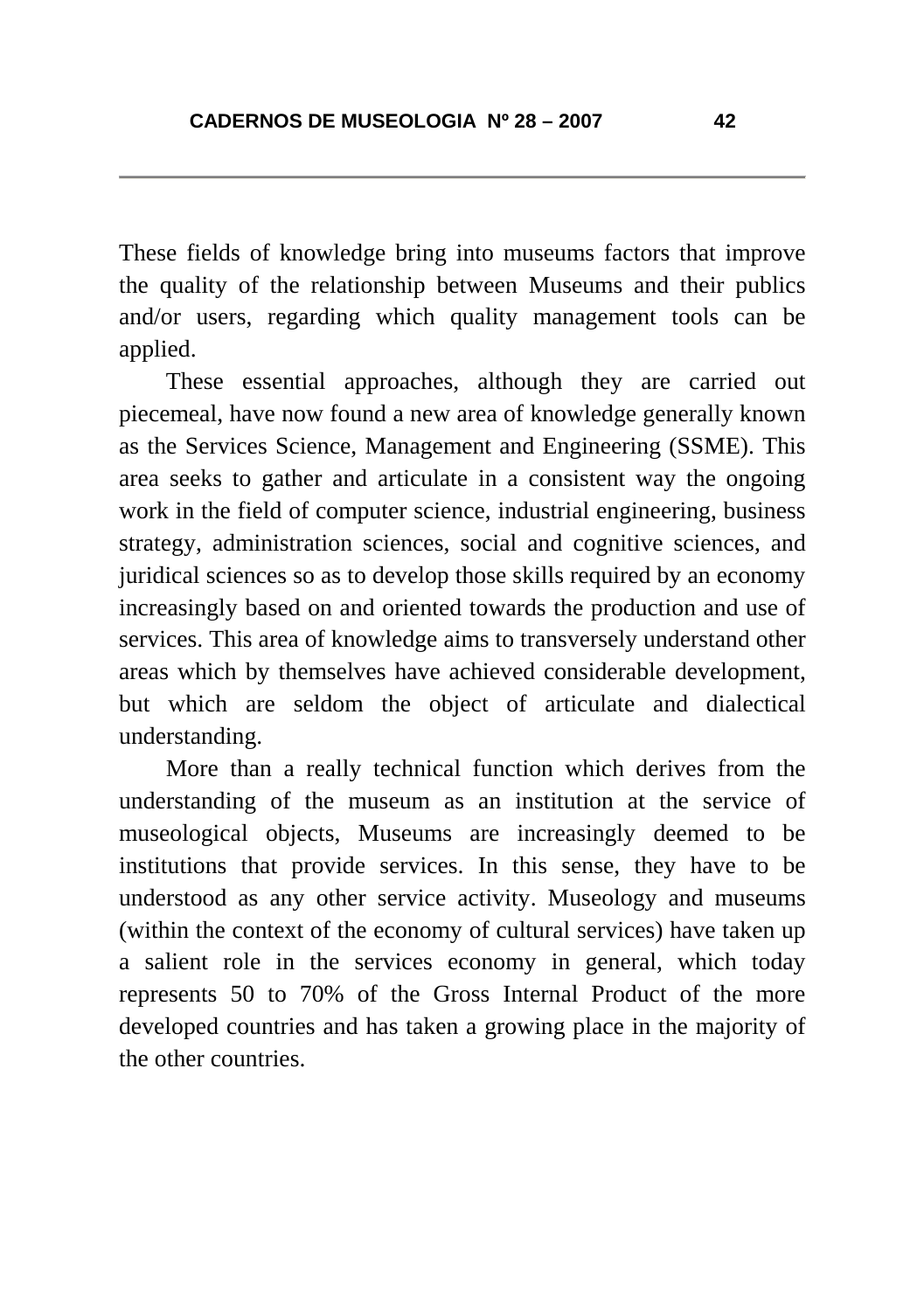5 – The performance of the human resources involved in the various broad functions of museums increasingly calls for thorough training which goes beyond the traditional technical training that narrows the performance of museums exclusively centred on their collections. The Curricula Guidelines for Professional Development, at present under revision by ICOM, clearly state the multiplicity of training areas so as to cover all the fields where the Museum is involved. In a more concise way, ICTOP's 1994 Lisbon Declaration already announced this new revision process regarding the training of museum workers.

Museological training programmes should provide training opportunities that aim to fulfil the immediate needs and expectations of the museological community so as to endow it with proactive programming rather than reactive instruction; (…),

Museological training programmes should prepare trainees at all levels so that they can take on higher leadership roles, fostering intellectual research, imaginative interaction, and brave solutions to apply to museological practices and activities, as well as convey a sense of ethical, professional and social responsibility;

(Lisbon Declaration, Resolutions of the International Committee for Museum Personnel Training – ICTOP/Universidade Lusófona, 1994)

 This proposal of a definition for Sociomuseology, rather than being a purely grammatical exercise, in fact seeks to call attention to a vast area of concerns, methods and objectives which increasingly give meaning to a museology whose boundaries keep growing. The restrictive view of museology as a collection-oriented work technique has been replaced by a new museological understanding and new practices directed to the development of mankind.